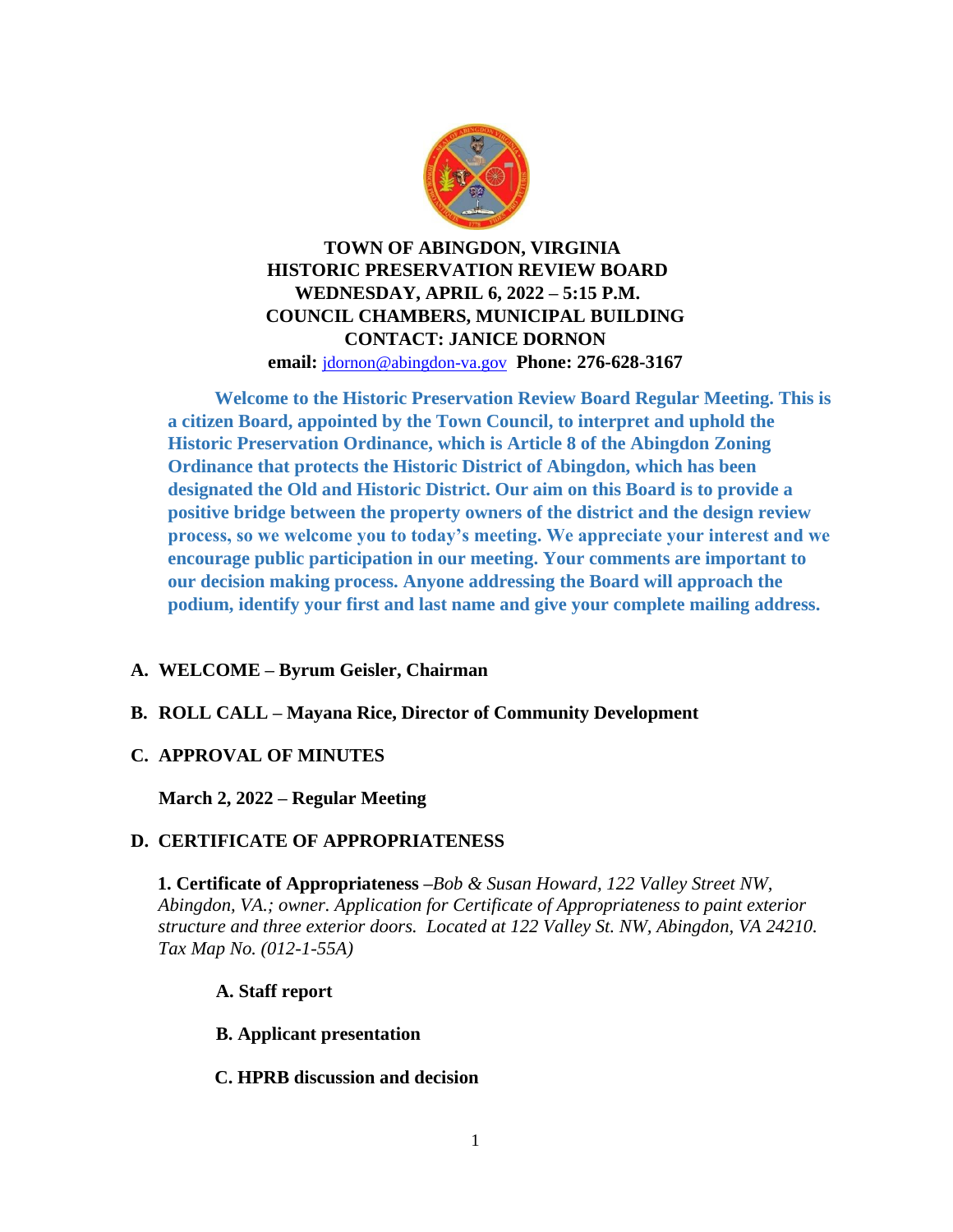**2. Certificate of Appropriateness –***Godwin Realty, LLC, Alexander Godwin;15187 Big Knob Road, Bristol, VA.; Owner. Application for Certificate of Appropriateness for signage. Located at 188 E. Main St, Unit 1, Abingdon, VA 24210. Tax Map No. (013-1- 107A)*

## **A. Staff report**

## **B. Applicant presentation**

## **C. HPRB discussion and decision**

**3. Certificate of Appropriateness –***Southeastern Retina Associates, 160 Cummings Street, Abingdon, VA.; owner. Jessica Cooke, Jerry's Signs; representative. Application for Certificate for signage. Located at 160 Cummings Street, Abingdon, VA 24210. Tax Map No. (012-1-123)*

## **A. Staff report**

## **B. Applicant presentation**

## **C. HPRB discussion and decision**

**4. Certificate of Appropriateness –***Mustafa Ahmed, Rendezvous International Cafe, 211 W. Main Street, Abingdon, VA.; owner. Jessica Cooke, Jerry's Signs; representative. Application for Certificate for signage. Located at 211 W. Main Street, Abingdon, VA 24210. Tax Map No. (012-1-71)*

## **A. Staff report**

## **B. Applicant presentation**

## **C. HPRB discussion and decision**

**5. Certificate of Appropriateness –***Dennis & Rachel Campbell, 126 Valley Street, Abingdon, VA.; owner. Application for Certificate to install hot tub under existing deck, with lattice privacy fence and arbor. Located at 126 Valley Street, Abingdon, VA 24210. Tax Map No. (012-1-55)*

## **A. Staff report**

## **B. Applicant presentation**

## **C. HPRB discussion and decision**

**6. Certificate of Appropriateness –***Matt Smith, MNS Rentals LLC & Do It All Services, Kevin Reap, 212 W. Valley Street, Abingdon, VA.; owners. Application for Certificate of Appropriateness to paint existing shutters, replace metal roof on back addition, and cap the*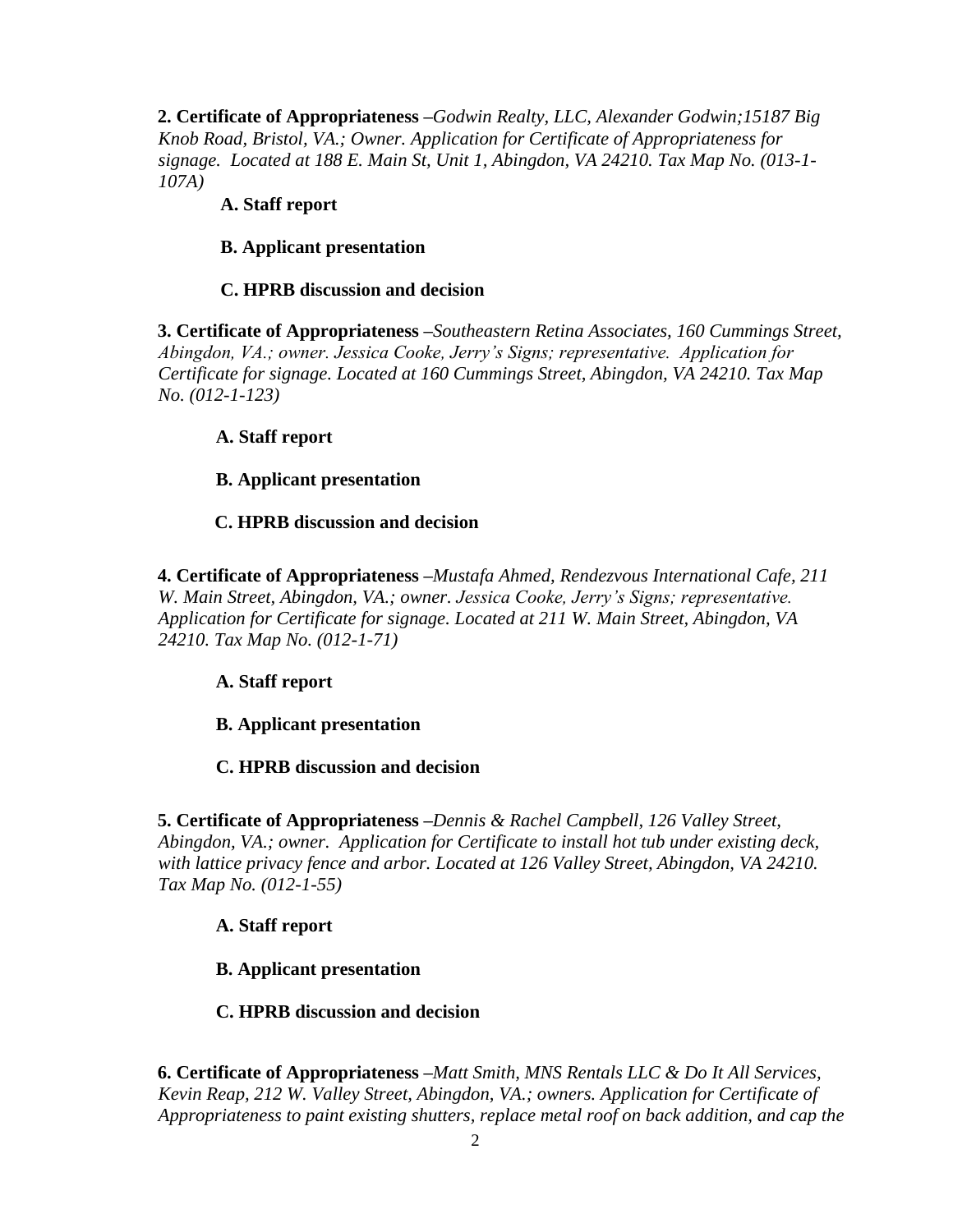*existing driveway. Construct a 20 x 20 pergola, paint front porch, stucco retaining wall fronting Plumb Alley, and enclose back porch. Located at 212 W. Valley St., Abingdon, VA 24210. Tax Map No. (012-1-65)*

*Wavier: Remove 140 feet of parking area located in back of property, (replacing with grass).*

### **A. Staff report**

### **B. Applicant presentation**

### **C. HPRB discussion and decision**

**7. Certificate of Appropriateness –***Sinking Springs Presbyterian Church, 136 E. Main Street, Abingdon, VA.; owner. Emma Wyatt; representative. Application for Certificate for signage. Located at 136 E. Main Street, Abingdon, VA 24210. Tax Map No. (012-1-94)*

#### **A. Staff report**

#### **B. Applicant presentation**

#### **C. HPRB discussion and decision**

**8. Certificate of Appropriateness –** *Chris & Leslie Brewer, 212 White's Mill Rd, Abingdon, VA.; owner. Nathaniel Brown, Barrington Landscape Architecture LLC; representative. Application for Certificate for landscaping features/grounds. Located at 212 White's Mill Rd. Abingdon, VA 24210. Tax Map No. (013-1-26)*

*Wavier: Refer to wavier form and staff findings section of staff report on wavier for more details.*

#### **A. Staff report**

#### **B. Applicant presentation**

## **C. HPRB discussion and decision**

## **E. PUBLIC COMMENTS**

**F. DISCUSSION** 

## **G. BUSINESS/MATTERS NOT ON THE AGENDA**

## **H. ADJOURNMENT**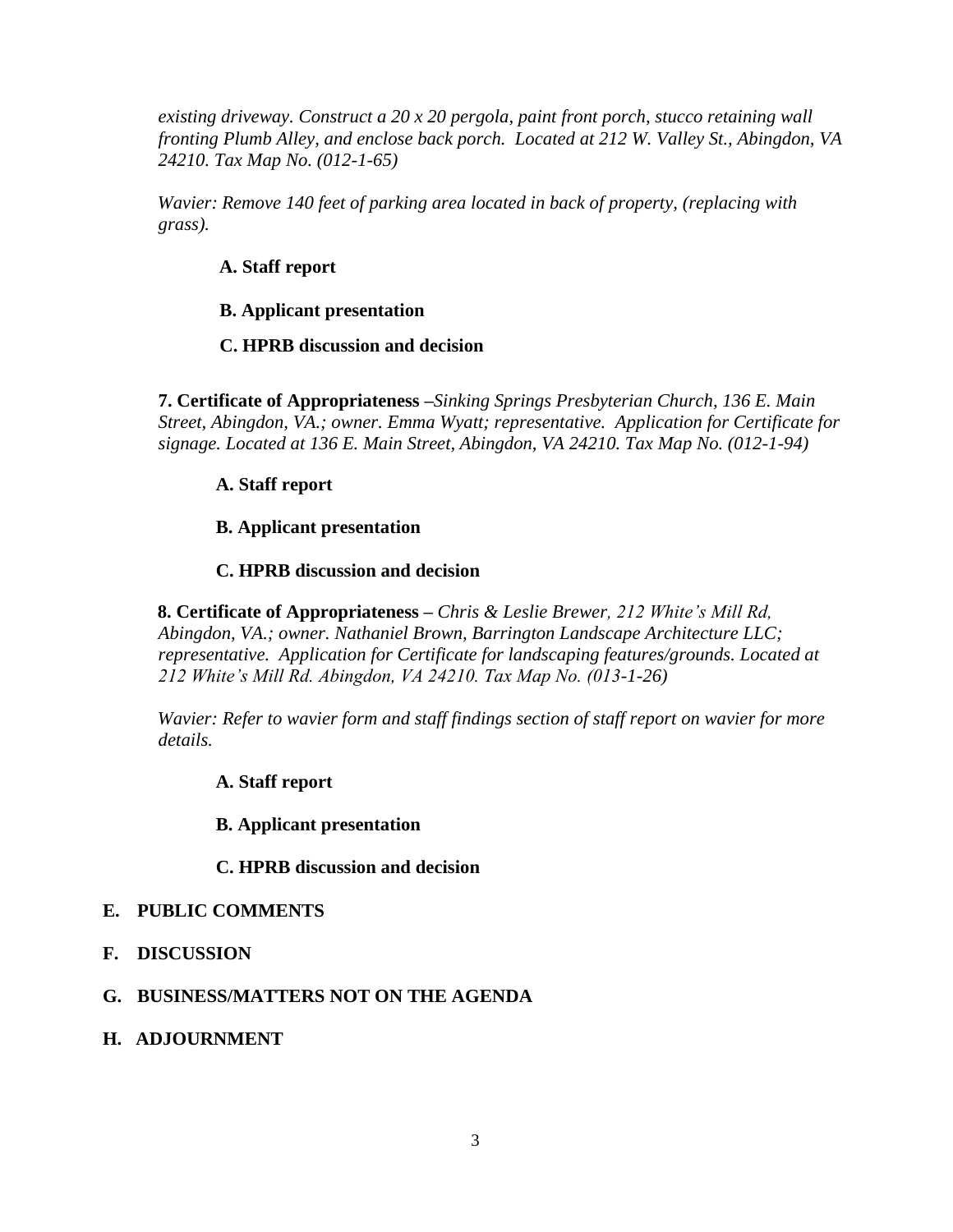#### HPRB Working Agend**a:**

Items on the agenda:

## **1. CALL TO ORDER**



#### **2. APPROVAL OF MINUTES:**

## **March 2, 2022 – Regular Meeting**

Request from Staff: Staff requests approval of minutes of the Regular Meeting on March 2, 2022 of the Historic Preservation Review Board as presented.

#### March 2, 2022, Regular Meeting:

- i. Motion:
- ii. Second:
- iii. VOTE:

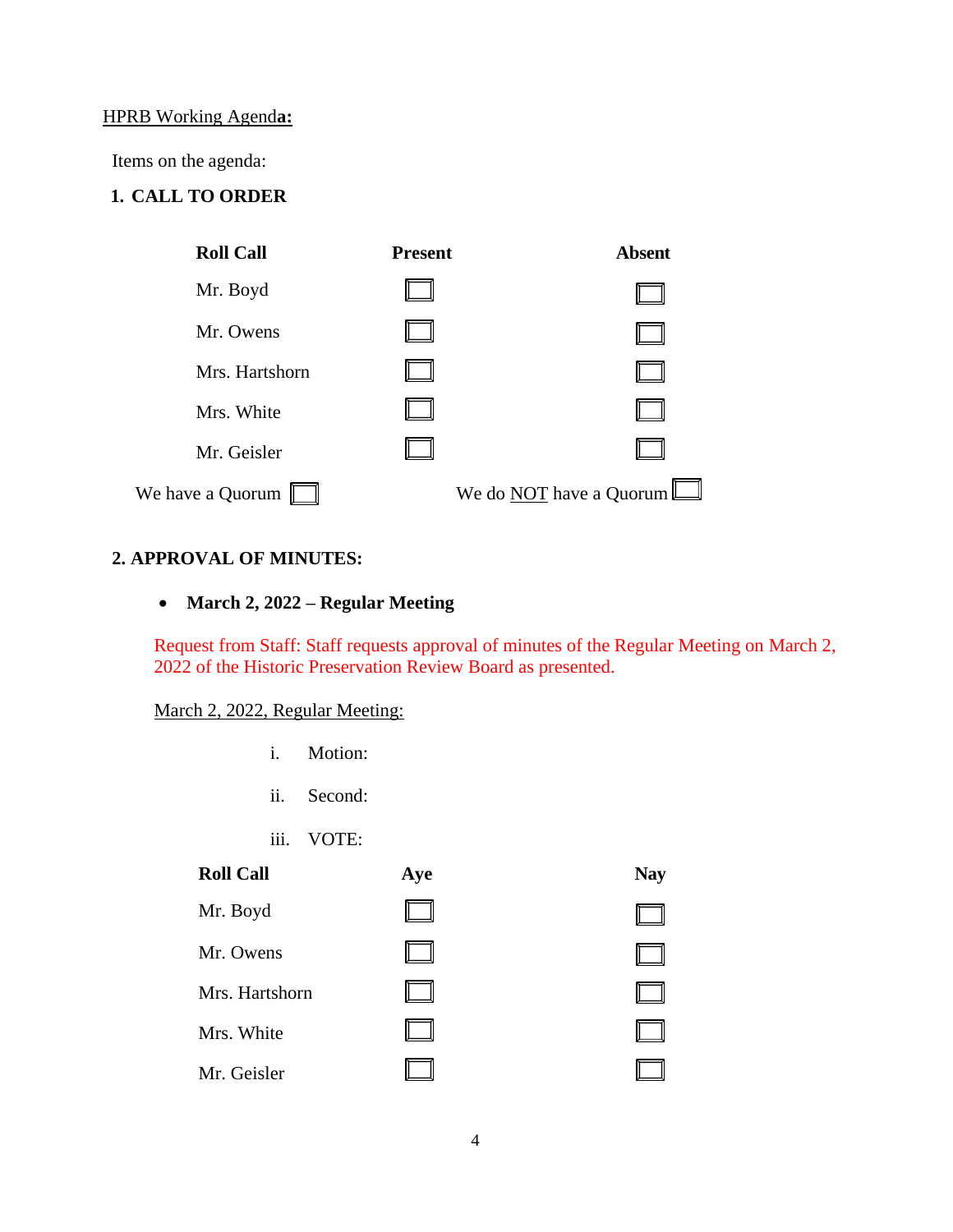### **3. CERTIFICATE OF APPROPRIATENESS**

**1. Certificate of Appropriateness –***Bob & Susan Howard, 122 Valley Street NW, Abingdon, VA.; owner. Application for Certificate of Appropriateness to paint exterior structure and three exterior doors. Located at 122 Valley St. NW, Abingdon, VA 24210. Tax Map No. (012-1-55A)*

### **A. Staff report**

#### **B. Applicant presentation**

#### **C. HPRB discussion and decision**

Staff recommendation: See the staff report provided for additional information. Staff recommends approval.

- i. Motion:
- ii. Second:
- iii. VOTE:

| <b>Roll Call</b> | Aye | <b>Nay</b> |
|------------------|-----|------------|
| Mr. Boyd         |     |            |
| Mr. Owens        |     |            |
| Mrs. Hartshorn   |     |            |
| Mrs. White       |     |            |
| Mr. Geisler      |     |            |

**2. Certificate of Appropriateness –***Godwin Realty, LLC, Alexander Godwin;15187 Big Knob Road, Bristol, VA.; Owner. Application for Certificate of Appropriateness for signage. Located at 188 E. Main St, Unit 1, Abingdon, VA 24210. Tax Map No. (013-1- 107A)*

### **A. Staff report**

- **B. Applicant presentation**
- **C. HPRB discussion and decision**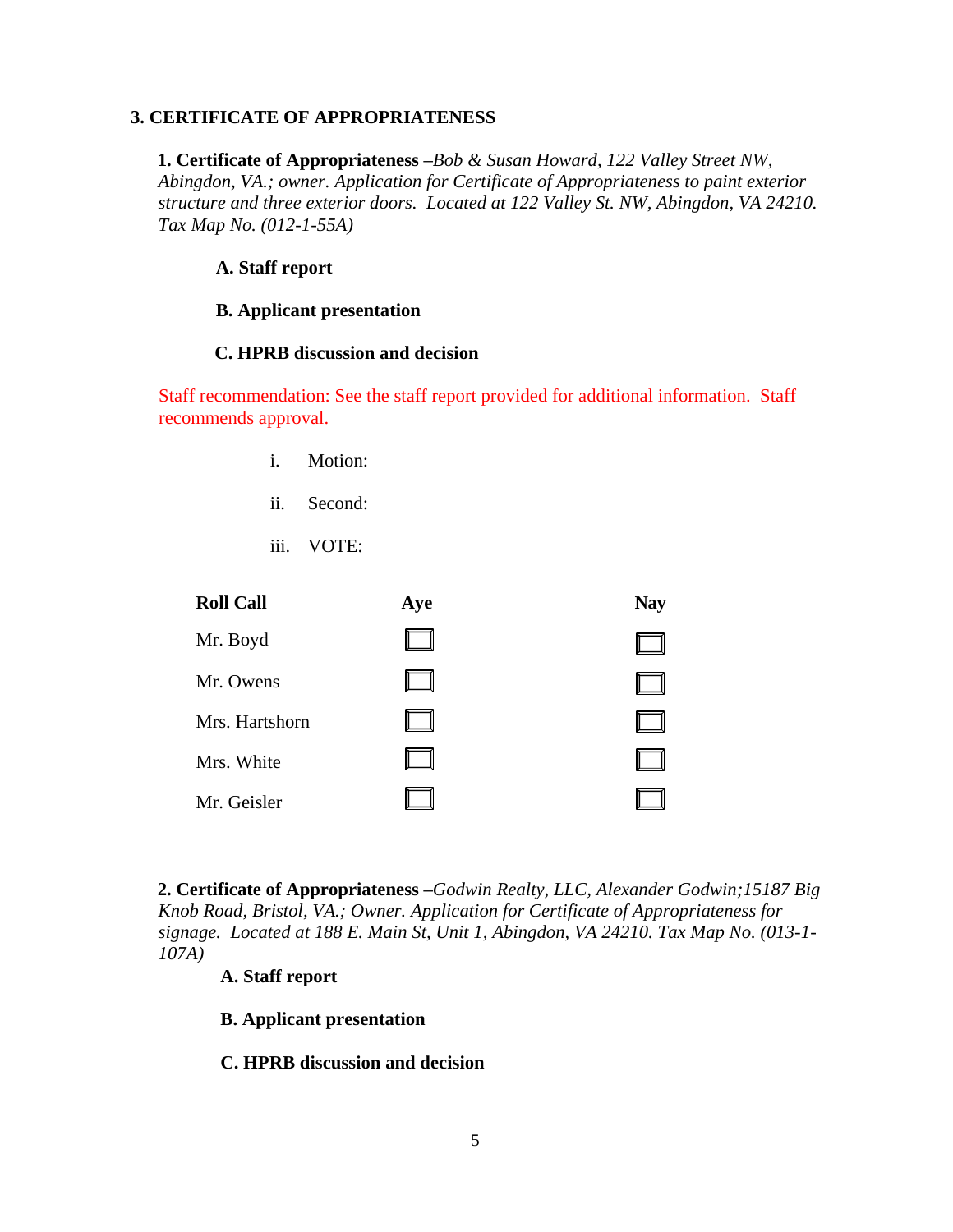Staff recommendation: See the staff report provided for additional information. Staff recommends approval.

- i. Motion:
- ii. Second:
- iii. VOTE:



**3. Certificate of Appropriateness –***Southeastern Retina Associates, 160 Cummings Street, Abingdon, VA.; owner. Jessica Cooke, Jerry's Signs; representative. Application for Certificate for signage. Located at 160 Cummings Street, Abingdon, VA 24210. Tax Map No. (012-1-123)*

#### **A. Staff report**

#### **B. Applicant presentation**

#### **C. HPRB discussion and decision**

Staff recommendation: See the staff report provided for additional information. Staff recommends approval.

- i. Motion:
- ii. Second:
- iii. VOTE: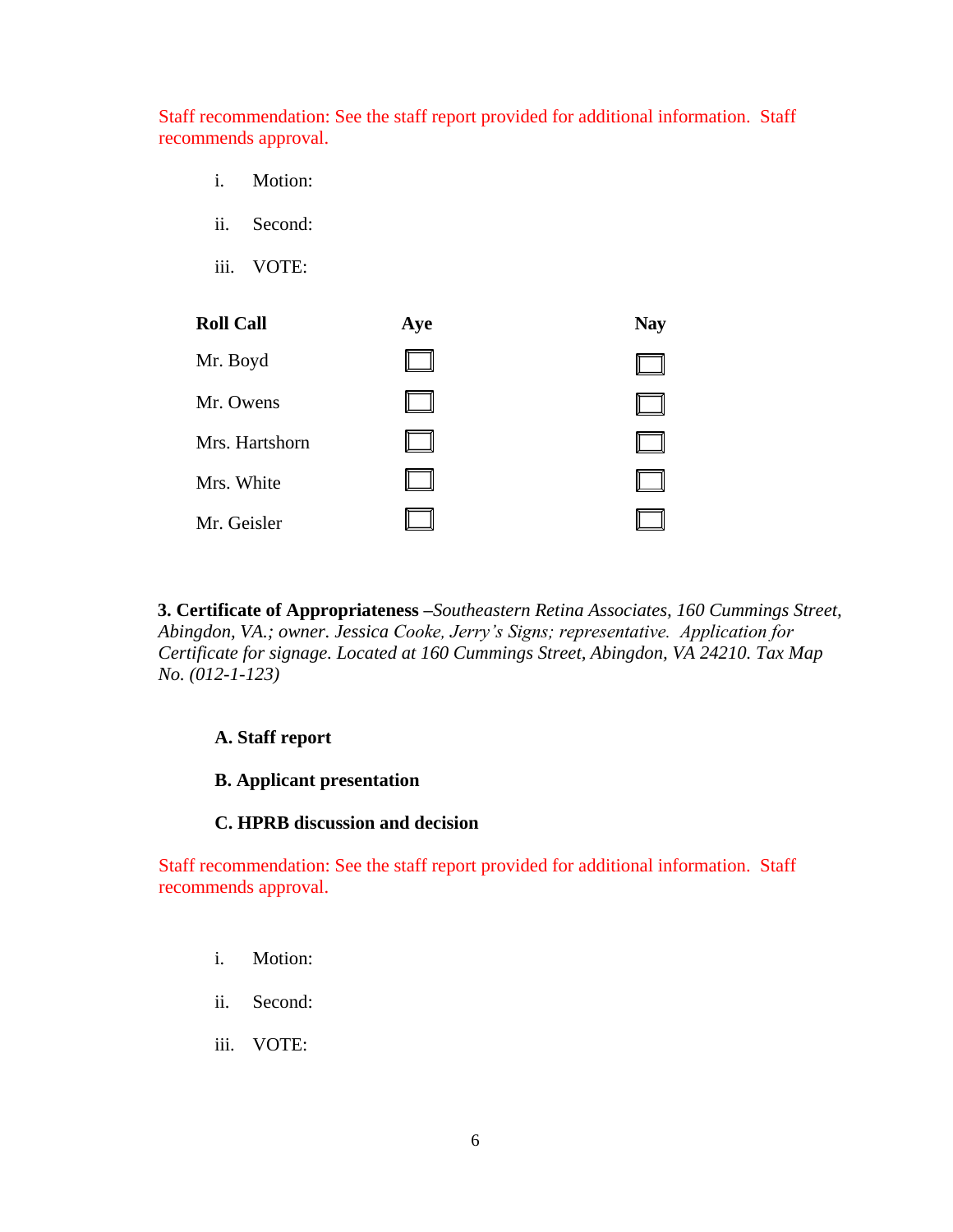

**4. Certificate of Appropriateness –***Mustafa Ahmed, Rendezvous International Cafe, 211 W. Main Street, Abingdon, VA.; owner. Jessica Cooke, Jerry's Signs; representative. Application for Certificate for signage. Located at 211 W. Main Street, Abingdon, VA 24210. Tax Map No. (012-1-71)*

### **A. Staff report**

### **B. Applicant presentation**

## **C. HPRB discussion and decision**

Staff recommendation: See the staff report provided for additional information. Staff recommends approval.

#### i. Motion:

ii. Second:

#### iii. VOTE:

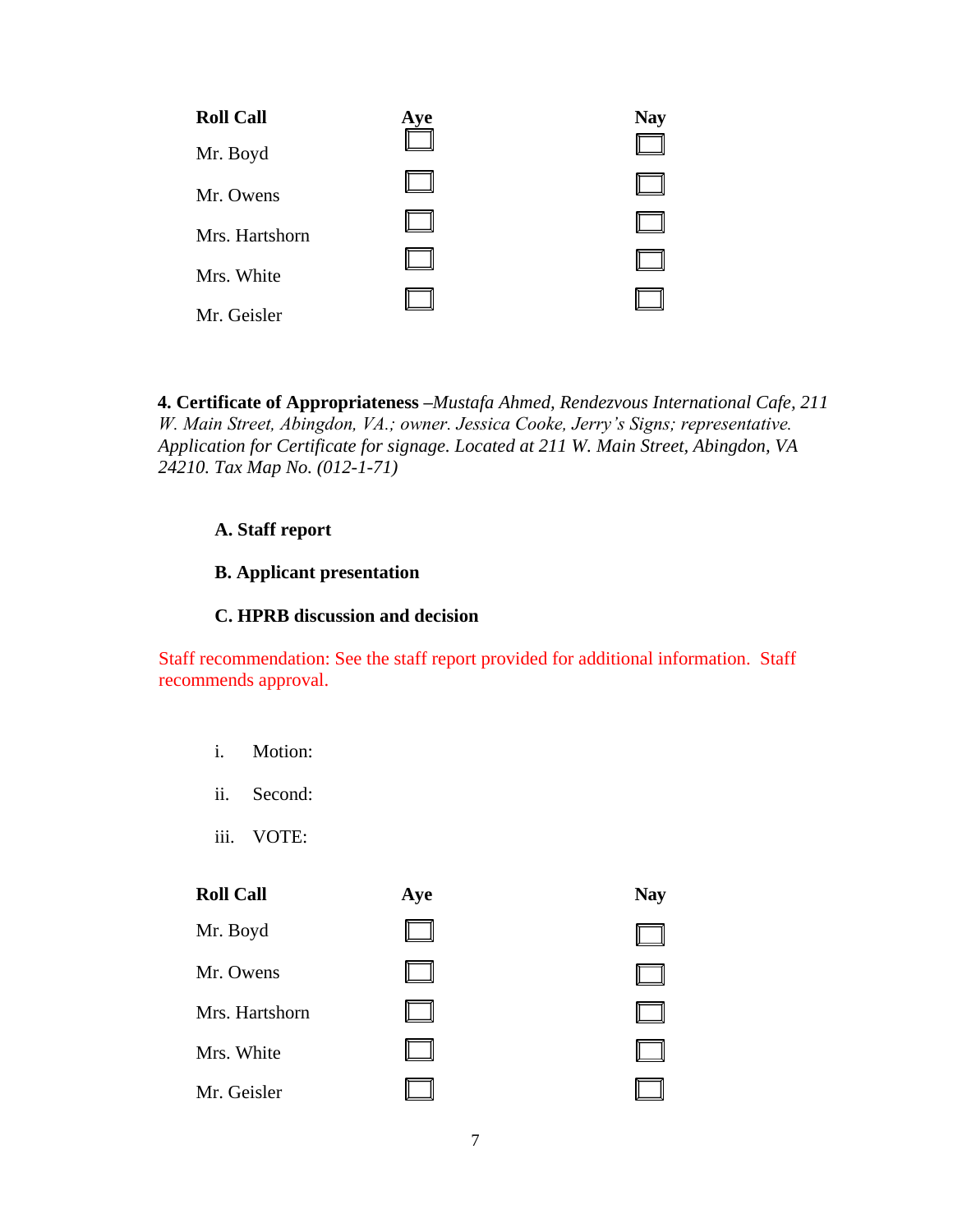**5. Certificate of Appropriateness –***Dennis & Rachel Campbell, 126 Valley Street, Abingdon, VA.; owner. Application for Certificate to install hot tub under existing deck, with lattice privacy fence and arbor. Located at 126 Valley Street, Abingdon, VA 24210. Tax Map No. (012-1-55)*

#### **A. Staff report**

#### **B. Applicant presentation**

#### **C. HPRB discussion and decision**

Staff recommendation: See the staff report provided for additional information. Staff recommends approval.

- i. Motion:
- ii. Second:
- iii. VOTE:

| <b>Roll Call</b> | Aye | <b>Nay</b> |
|------------------|-----|------------|
| Mr. Boyd         |     |            |
| Mr. Owens        |     |            |
| Mrs. Hartshorn   |     |            |
| Mrs. White       |     |            |
| Mr. Geisler      |     |            |

**6. Certificate of Appropriateness –***Matt Smith, MNS Rentals LLC & Do It All Services, Kevin Reap, 212 W. Valley Street, Abingdon, VA.; owners. Application for Certificate of Appropriateness to paint existing shutters, replace metal roof on back addition, and cap the existing driveway. Construct a 20 x 20 pergola, paint front porch, stucco retaining wall fronting Plumb Alley, and enclose back porch. Located at 212 W. Valley St., Abingdon, VA 24210. Tax Map No. (012-1-65)*

*Wavier: Remove 140 feet of parking area located in back of property, (replacing with grass).*

#### **A. Staff report**

- **B. Applicant presentation**
- **C. HPRB discussion and decision**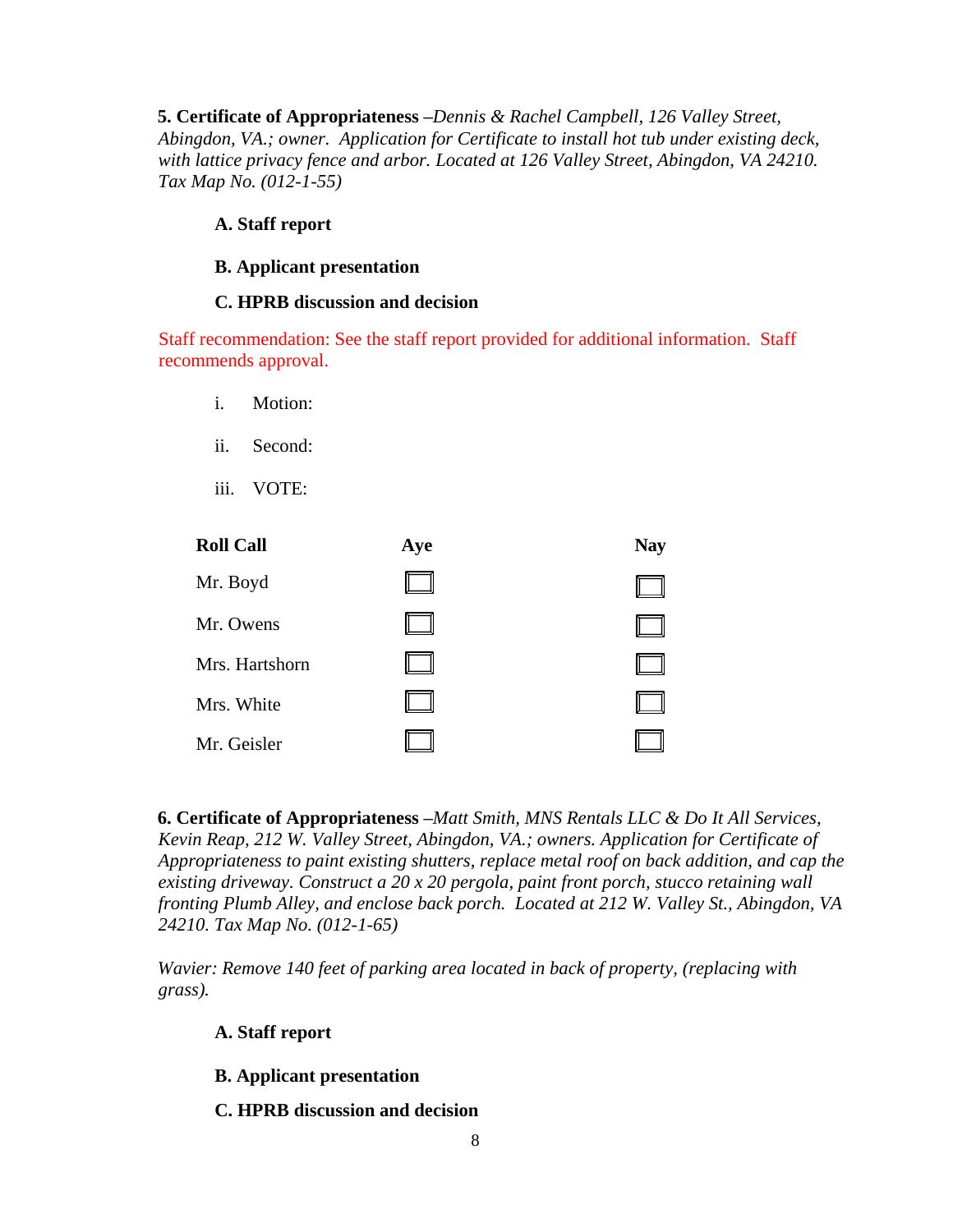Staff recommendation: See the staff report provided for additional information. Staff recommends approval.

- i. Motion:
- ii. Second:
- iii. VOTE:



**7. Certificate of Appropriateness –***Sinking Springs Presbyterian Church, 136 E. Main Street, Abingdon, VA.; owner. Emma Wyatt; representative. Application for Certificate for signage. Located at 136 E. Main Street, Abingdon, VA 24210. Tax Map No. (012-1-94)*

#### **A. Staff report**

#### **B. Applicant presentation**

#### **C. HPRB discussion and decision**

Staff recommendation: See the staff report provided for additional information. Staff recommends approval.

- i. Motion:
- ii. Second:
- iii. VOTE:

**Roll** Call **Aye** Nay **Nay** Mr. Boyd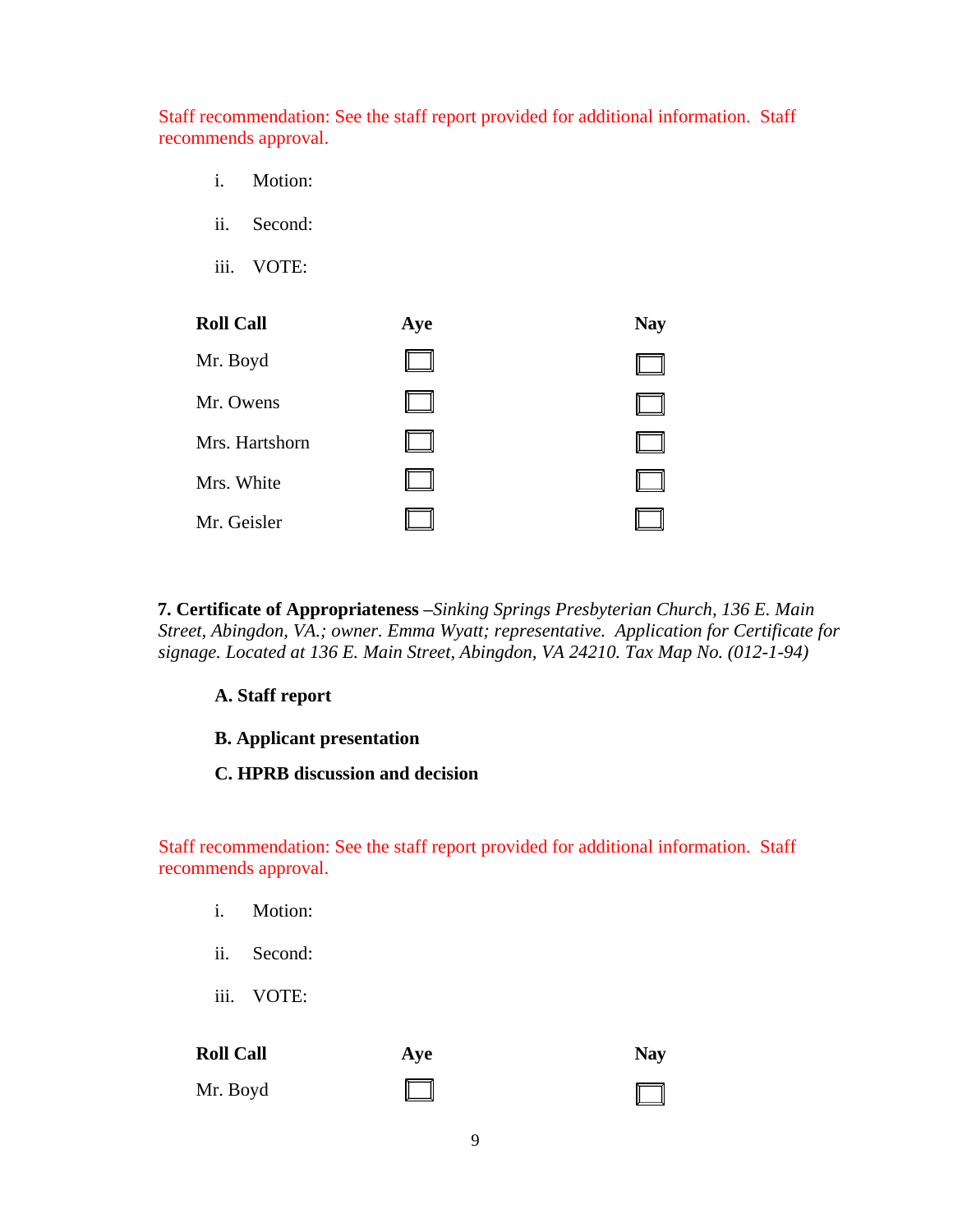| Mr. Owens      |  |
|----------------|--|
| Mrs. Hartshorn |  |
| Mrs. White     |  |
| Mr. Geisler    |  |

**8. Certificate of Appropriateness –** *Chris & Leslie Brewer, 212 White's Mill Rd, Abingdon, VA.; owner. Nathaniel Brown, Barrington Landscape Architecture LLC; representative. Application for Certificate for landscaping features/grounds. Located at 212 White's Mill Rd. Abingdon, VA 24210. Tax Map No. (013-1-26)*

*Wavier: Refer to wavier form and staff findings section of staff report on wavier for more details.*

### **A. Staff report**

### **B. Applicant presentation**

### **C. HPRB discussion and decision**

Staff recommendation: See the staff report provided for additional information. Staff recommends approval.

- i. Motion:
- ii. Second:
- iii. VOTE:

| <b>Roll Call</b> | Aye | <b>Nay</b> |
|------------------|-----|------------|
| Mr. Boyd         |     |            |
| Mr. Owens        |     |            |
| Mrs. Hartshorn   |     |            |
| Mrs. White       |     |            |
| Mr. Geisler      |     |            |

## **4. PUBLIC COMMENTS:** This portion of the meeting limited to a

maximum of 3 minutes per speaker.  $\setminus$